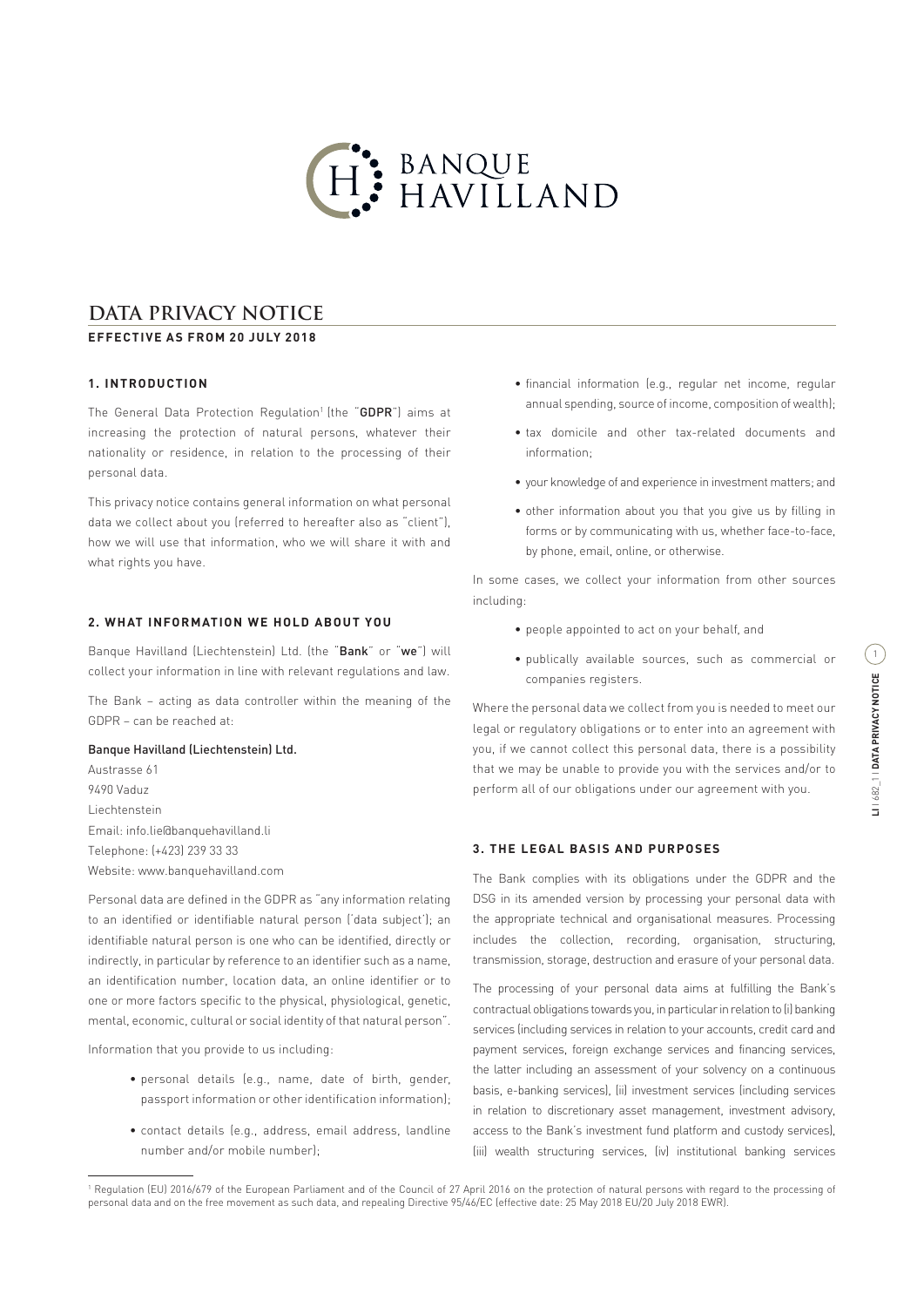related in particular to investment vehicles, including, but not limited to, depository, custodian, distribution, domiciliation, paying agent, and transfer and registrar agent services, and (v) client reporting services.

The processing also aims at complying with any legal, regulatory and record keeping obligations to which the Bank is subject, in particular with regard to applicable commercial law, the fight against money laundering and the financing of terrorism<sup>2</sup>, tax reporting<sup>3</sup>, regulatory reporting on client's investments (MiFIR)<sup>4</sup>, compliance with requests from or requirements of regulatory and enforcement authorities. Further, to perform questionnaires in relation to the protection of investors MiFID II<sup>5</sup>, complaint management, data subject request processing, personal data breach or incident management, for recording telephone conversation according to applicable law, and to archive account documents, forms and other correspondence for legal purposes (digital and paper).

Personal Data may also be processed by the Bank for the purposes of the legitimate interests pursued by the Bank or by a third party, for instance, for the prevention of non-payment, fraud and other criminal activity, for the management of debt collection and litigation, producing statistics, payment verification, implementing any changes in the Bank's corporate structure or ownership, managing risks, accounting and audit purposes, as well as for performing monitoring on the Bank's premises (through CCTV cameras, maintenance of a register of visitors), for safety and security aspects (persons and assets).

#### **4. WHO WE MIGHT SHARE YOUR INFORMATION WITH**

The Bank undertakes not to communicate personal data to any third parties other than:

- entities in the Banque Havilland group (for the purpose of identification of the client and/or enhancing measures in order to prevent and detect money laundering and terrorist financing activities and/or for the purpose of consolidated supervision);
- sub-contractors acting under its authority and duly authorised by law (in the context of the services provided to the client);
- third-party service providers and external asset managers as may be authorised by the client; and/or

solely out of necessity and in a reasonable manner in the execution of services which the Bank shall provide to the client.

To meet its legal and regulatory obligations, personal data may, where appropriate, also be transferred by the Bank, to the extent permitted by applicable law, to public organisations, administrative or legal authorities and supervisory bodies.

# **5. INTERNATIONAL TRANSFERS OF PERSONAL DATA**

Personal data included in transfers of funds or securities are processed by the Bank and other specialised companies. Such processing may be operated through centres located outside Liechtenstein, in accordance with the relevant country's local laws. As a result, foreign authorities including authorities in countries outside the European Union / European Economic Area, such as the United States, can request access to data held in such operating centres for certain purposes. Any client, requesting the Bank to carry out a payment or any other transaction is informed that any data necessary for the correct execution of the transaction may be handled outside the European Union / European Economic Area. It may be stored and processed where data protection laws may provide a lower standard of protection to individuals.

Where personal data may be transferred to a third party located in a jurisdiction that the European Commission regards as not having adequate levels of protections for personal data, the Bank will put in place appropriate safeguards (such as contractual commitments), in accordance with applicable legal requirements, to ensure that your data is adequately protected.

# **6. HOW LONG DO WE KEEP YOUR DATA**

We will only retain personal data for as long as necessary to fulfil the purpose for which it was collected or to comply with legal, regulatory or internal policy requirements. To help us do this, we apply criteria to determine the appropriate periods for retaining your personal data depending on its purpose, such as proper account maintenance, facilitating client relationship management, and responding to legal claims or regulatory requests.

# **7. YOUR RIGHTS**

According to the Article 13 of the GDPR, unless subject to an exemption (Article 13 (4) of the GDPR) or restriction (Article 23 of the GDPR), you, as a natural person, have the following rights with respect to your personal data:

- Right to access: You have the right to access, free of charge and at reasonable intervals, your personal data, the details of their processing, the retention period, the existence of automated decision-making and the recipients of your personal data (if applicable).
- Right to rectification: You have the right to rectification of inaccurate personal data without undue delay. You also have the right to have incomplete personal data completed, including by means of providing a supplementary statement.

<sup>&</sup>lt;sup>2</sup> Especially in application of Directive (EU) 2015/849 of the European Parliament and of the Council of 20 May 2015 on the prevention of the use of the financial system or the purpose of money laundering and terrorist financing, amending Regulation (EU) no. 648/2012 of the European Parliament and of the council and repealing Directive 2005/60/EC of the European Parliament and of the Council and Commission Directive 2006/70/EC (OJ. L 141 of 5.6.2015, P. 73) and Regulation (EU) 2015/847 of the European Parliament and of the Council of 20 May 2015 on information accompanying transfers of funds and repealing Regulation (EU) no. 1781/2006 implemented by the Law on Professional Due Diligence for the Prevention of Money Laundering, Organised Crime and Financing of Terrorism (Due Diligence Act; SPG) and Ordinance on Professional Due Diligence for the Prevention of Money Laundering, Organised Crime and Financing Terrorism (**Due Diligence Ordinance; SPV**) or any other regime regarding the fight against money laundering and the financing of terrorism to which the Bank can be subject from time to time.

 $^{\rm 3}$  Especially in application of Council Directive 2011/16/EU on administrative cooperation in the field of taxation as amended by Council Directive 2014/107/EU  $\,$ and implemented by Law of 5 November 2015 on the International Automatic Exchange of Information in Tax Matters (AEOI-Act, AIA-Gesetz), and in application of the Law of 4 December 2014 regarding the implementation of the Foreign Account Tax Compliance Act (FATCA-Gesetz), or any other regime for the automatic exchange of information to which the Bank can be subject from time to time.

<sup>4</sup> Application of Regulation (EU) 600/2014 on markets in financial instruments and amending Regulation (EU) 648/2012.<br><sup>5</sup> Directive 2014/65/EU of the European Parliament and of the Council of 15 May 2014 on markets in finan